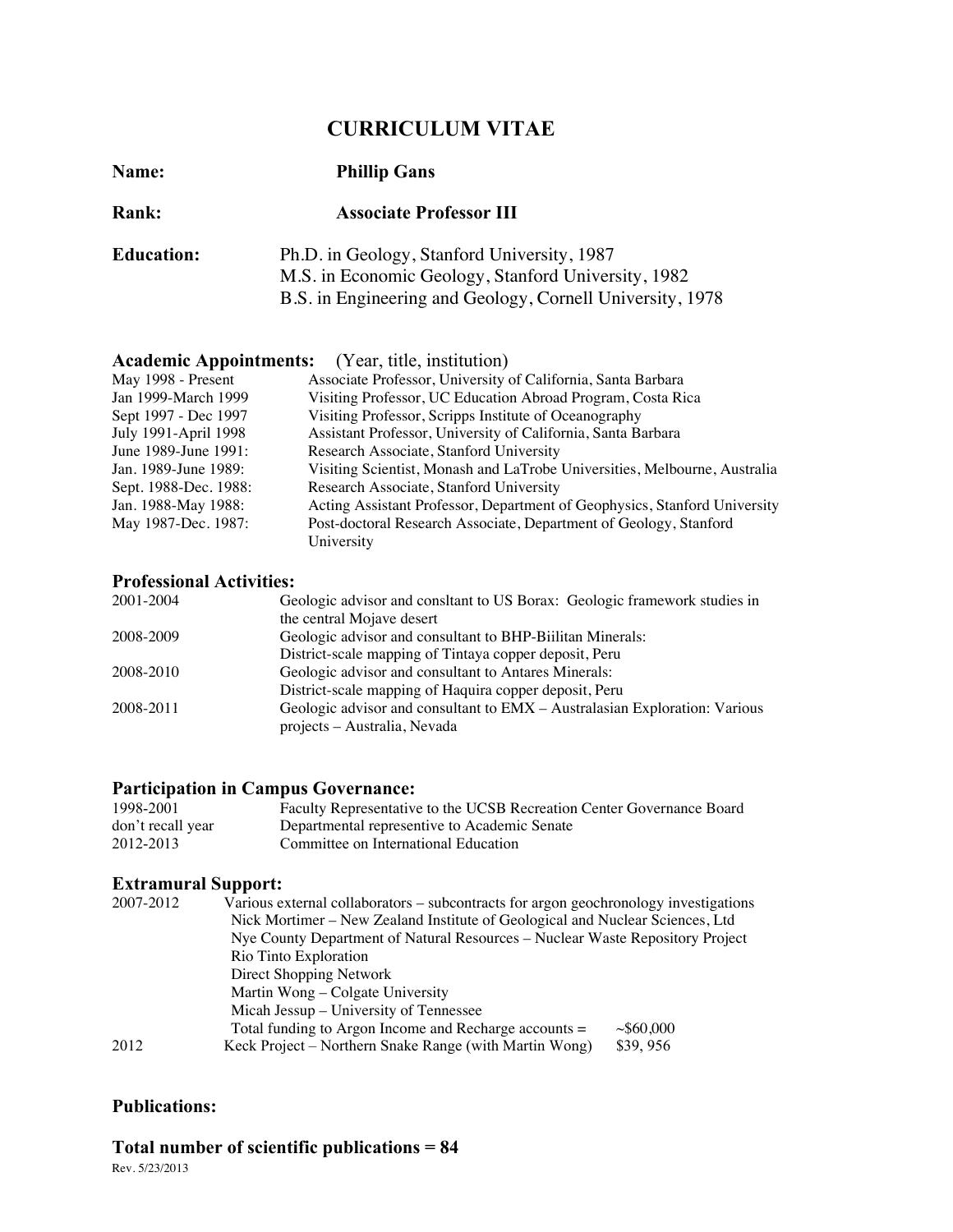#### **Five most significant publications**

Miller, E. L., P. B. Gans, and J. Garing, 1983, The Snake Range decollement: An exhumed mid-Tertiary ductile-brittle transition. *Tectonics*, v. 2, p. 239-263.

Gans, P. B. 1987, An open-system, two-layer crustal stretching model for the eastern Great Basin. *Tectonics*, v. 6, p. 1-12.

Gans, P.B., Mahood, G.A. and Schermer, E., 1989, Synextensional magmatism in the Basin and Range Province: A case study from the eastern Great Basin: *Geological Society of America Special Paper* 233, v. p. 53 p.

Gans, P.B., Large-magnitude Oligo-Miocene extension in southern Sonora: Implications for the tectonic evolution of northwest Mexico, *Tectonics,* v. 16, p. 388-408.

Wong, M. S. and Gans, P. B., 2008, Geologic, structural, and thermochronologic constraints on the tectonic evolution of the Sierra Mazata´n core complex, Sonora, Mexico: New insights into metamorphic core complex formation, *Tectonics,* vol 27, 31 p.

#### **Publications, 2006-Present**

Perez, W., Alvarado, G, and **Gans, P.,** 2006, The 322 ka Tiribí Tuff: Stratigraphy, geochronology, and mechanisms of deposition of the largest and most recent ignimbrite in the Valle Central, Costa Rica, *Bull Volcanol,* vol 69, pp. 25-40.

Wertheim, J., Herriott, T., Croft, D., Flynn, J. J., **Gans, P.**, Larsson, H., and Uhen, M. , 2006, Unusual fossil rodent faunas from south central Chile. *Journal of Vertebrate Paleontology, 26*(3), 137-138.

**Gans, P.B**., Wong, M., MacMillan, I., Blair, K.D., Roldan, J., Till, C.B., Herman, S., 2006, Magmatic– tectonic interactions in the Gulf extensional province: insights from the Sonoran margin. Proceedings, MARGINS Workshop: Lithospheric Rupture in the Gulf of California — Salton Trough Region. http://www.rcl-cortez.wustl.edu/ Presentations.html.

Kuntz, M. A., Skipp, B., Champion, D. E., **Gans, P. B.,** van Sistine, D. P., & Snyders, S. R. , 2007, *Geologic map of the Craters of the Moon 30 X 60 quadrangle, Idaho*. United States (USA): U. S. Geological Survey.

Mortimer, N., Herzer, R.H., **Gans, P.B**., Laporte-Magoni, C., Calvert, A.T. & Bosch, D. 2007, Oligocene-Miocene tectonic evolution of the South Fiji Basin and Northland Plateau, SW Pacific Ocean; evidence from petrology and dating of dredged rocks", *Marine Geology,* vol. 237, no. 1-2, pp. 1-24.

Walsh, E.O., Hacker, B.R., **Gans, P.B**., Grove, M. & Gehrels, G.E. 2007, "Protolith ages and exhumation histories of (ultra)high-pressure rocks across the Western Gneiss region, Norway", *Geological Society of America Bulletin,* vol. 119, no. 3-4, pp. 289-301.

Wong, M. S., and **Gans, P. B.** , 2008, Geologic, structural, and thermochronologic constraints on the tectonic evolution of the Sierra Mazatan core complex, Sonora, Mexico; new insights into metamorphic core complex formation. *Tectonics, 27*(4), 31.

Garrison, N. J., Busby, C. J., **Gans, P. B.**, Putirka, K., & Wagner, D. L. (2008). A mantle plume beneath California? the mid-Miocene Lovejoy flood basalt, northern California. *Special Paper - Geological Society of America, 438*, 551-572.

Flynn, J. J., Charrier, R., Croft, D. A., **Gans, P. B.**, Herriott, T. M., Wertheim, J. A., & Wyss, A. R. (2008). Chronologic implications of new Miocene mammals from the Cura-Mallin and Trapa Trapa Formations, Laguna del Laja area, south-central Chile. *Journal of South American Earth Sciences, 26*(4), 412-423.

Mortimer, N., **Gans, P. B.**, & Mildenhall, D. C. (2008). A middle-late Quaternary age for the adakitic arc volcanics of Hautere (Solander Island), Southern Ocean. *Journal of Volcanology and Geothermal Research, 178*(4), 701-707.

Rev. 5/23/2013